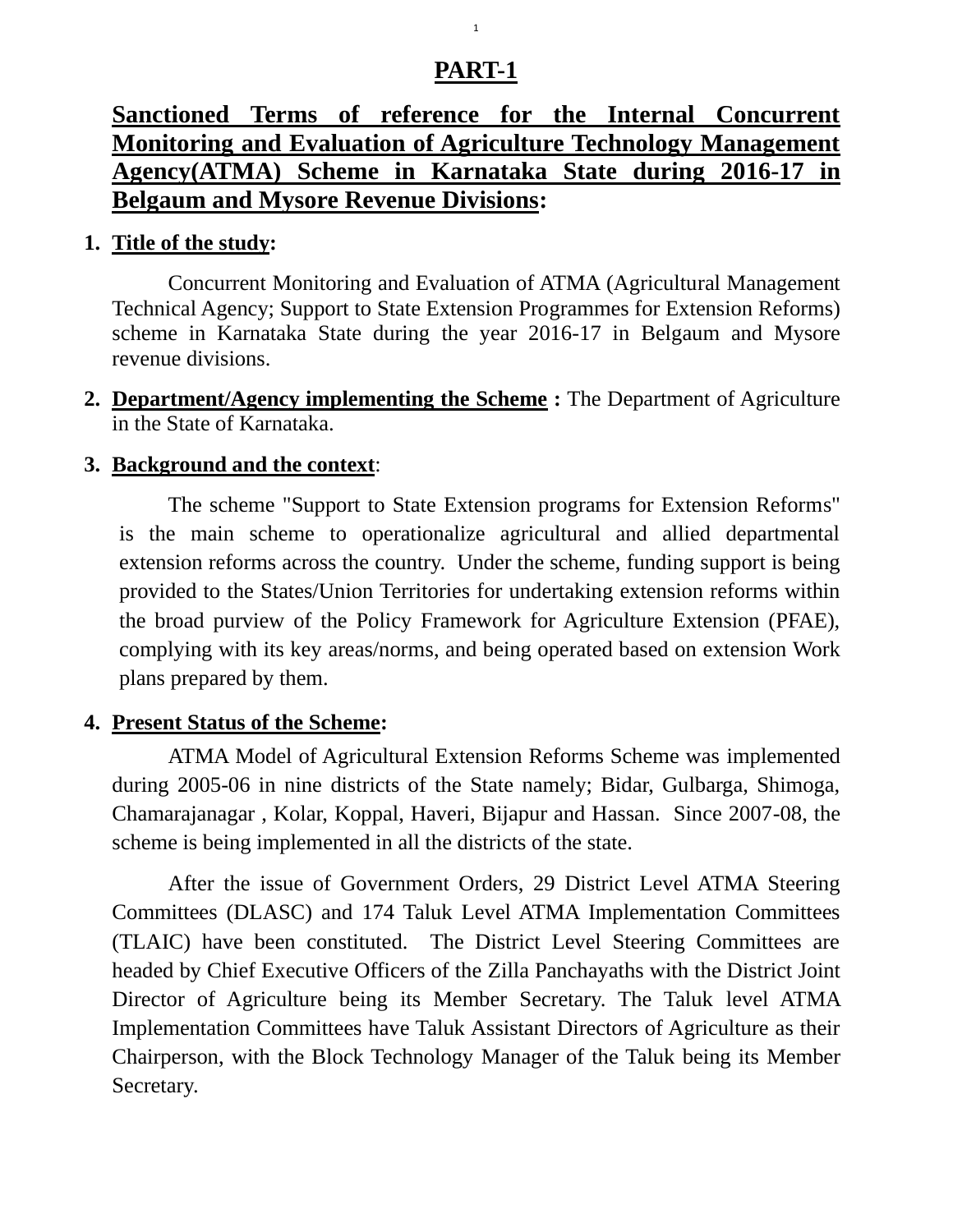At the State level, the Inter Departmental Working Group (IDWG) is headed by the Additional Chief Secretary & Development Commissioner with Commissioner for Agriculture being the State Nodal Officer. The Agriculture Department of Government of Karnataka is the Nodal Department.

2

#### **5. Human Resource Development(HRM):**

For HRM and capacity building of extension staff, two State Agricultural Extension Management and Training Institutes (SAMETI's) have been identified, (1)Regional Centre (South) i.e., University of Agricultural Sciences(UAS), Bangalore and (2) Regional Centre (North) i.e., UAS, Dharwad. The Extension officers of different development departments have been given orientation training, core team training, district level team training, Participatory Rural Appraisal (PRA) exercise and preparation of inventories. These trainings have been planned well in advance in the work shop at SAMETI's level wherein the training contents, modules and type of trainings are finalized. Further, trainings on implementation of on-farm demonstrations and farm schools are also being given importance at SAMETI's and District Level.

#### **6. Objectives:**

Under ATMA model of Agricultural Extension System, there is bottom -up model of planning, wherein plans are prepared at village, block, district and State levels, duly recognizing the constraints in improving the productivity of crops in particular, and economic status of farming community in general. As per these plans, efforts to bridge the gap between potential and actual yields are on. Extension activities under this system are group based and marketing avenues are effectively made use in case of cultivation of new/alternate crops.

ATMA has the main responsibility of all the technology dissemination activities at the district level. It has linkages with all the line Departments, Research organizations, non-governmental organizations and agencies associated with agricultural development in the districts, with substantial representation of farmer organizations and women farmers, research and extension units within the district such as Krishi Vignana Kendras, Zonal Research Stations, Departments of Agriculture, Horticulture, Sericulture, Fisheries, Animal Husbandry, Social Forestry and Marketing etc.

# **7. Other Aspects:**

a. Convergence of line department's programmes and operating on gap filling mode by formulating Strategic Research and Extension Plan (SREP) and annual State Extension Work Plans(SEWP)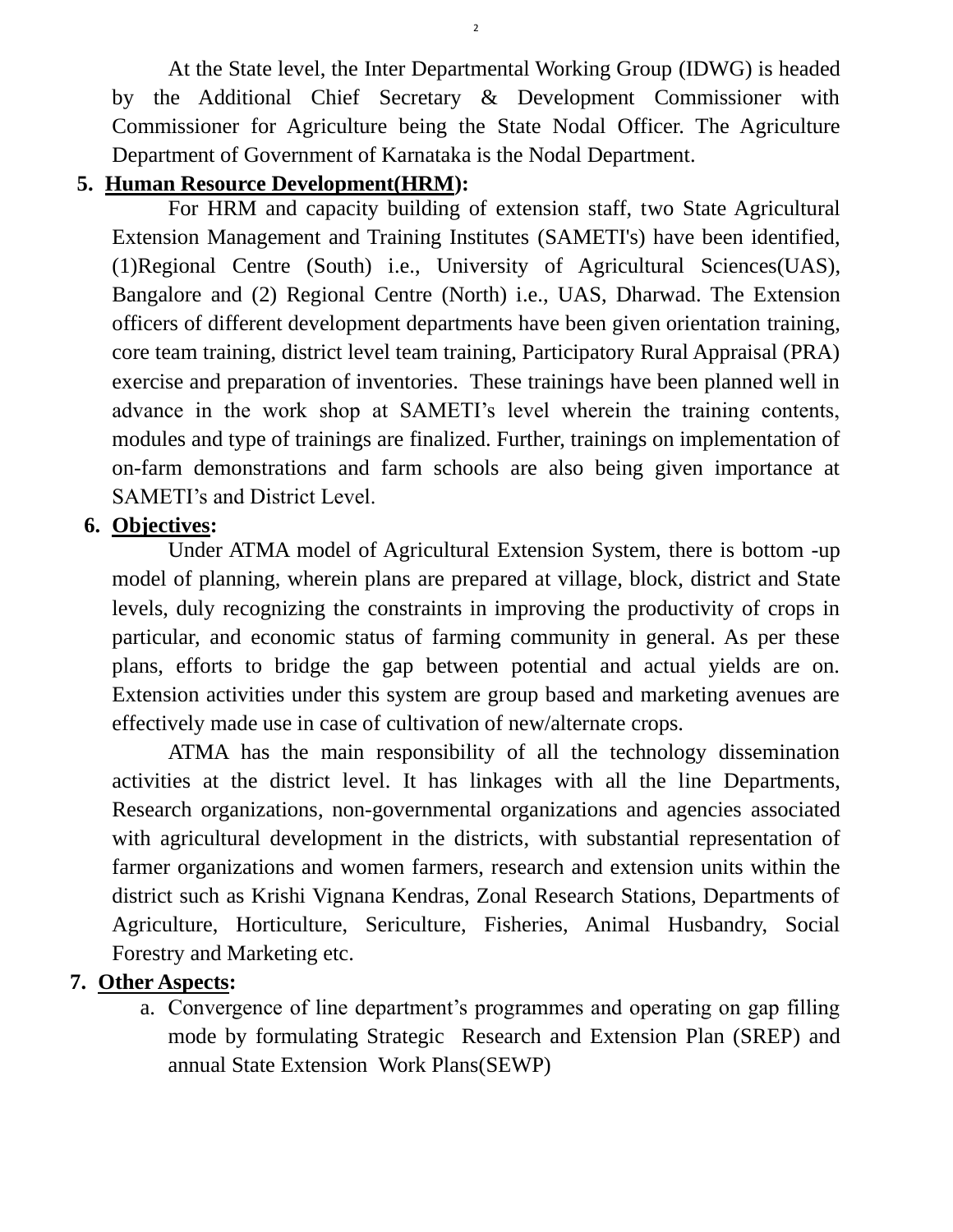- b. Programmes are prepared on gap filling mode by formulating SREP at the District Level and annual work plans at taluk and district level. Concerned departments like Agriculture, Horticulture, Animal Husbandry, Sericulture, Watershed development, Social forestry and Fisheries are converged in preparation of plans and the implementation of the programme.
- c. **Group Approach to Extension**: Farmers Interest Groups (FIG)/Commodity Interest Groups (CIG) have been formed as a part of social mobilization and to also undertake extension work through group approach.
- d. **Gender Concerns**: Farm women have been mobilized into groups, their capacity building and group extension programmes have been taken-up.
- e. **Sustainability of extension service**: All farmer based activities have been ensured without beneficiary contribution with respect to trainings, exposure visits, demonstrations and farmer group formations.

 The scheme is being implemented with 60:40 grant sharing pattern between Government of India and Government of Karnataka.

Progress under ATMA Scheme during 2015-16 is as under:

(Rs. in lakhs)

| Year    | Opening<br><b>Balance</b> | Administrative<br>Sanction | Amount released<br>by |        | Total<br>grants<br>available | Expendit<br>ure | Unspent<br>balance |
|---------|---------------------------|----------------------------|-----------------------|--------|------------------------------|-----------------|--------------------|
|         |                           |                            | GoI                   | GoK    |                              |                 |                    |
| 2015-16 | 440.98                    | 3576.29                    | 1716.00               | 970.37 | 2686.37                      | 1996.77         | 689.60             |

# **8. Evaluation Questions and minimum expectations (Inclusive not exhaustive)**:

- 1. Whether the plans prepared at village, block and district levels are used to bridge the gaps between potential and actual yields and for resource allocation at the State level while preparing the annual plans? If yes, to what extent and if not, why?
- 2. Illustrate few best examples wherein convergence of all the departments is done in implementing the Strategic Research and Extension plans (SREPs) and Annual Work Plans for filling the gap between potential and actual yields.
- 3. Whether the prescribed process has been followed in preparation of Block Action Plan (BAP), District Action Plan (DAP) and Strategic Research and Extension Plans (SEWP)? If not, the reasons thereof may be detailed.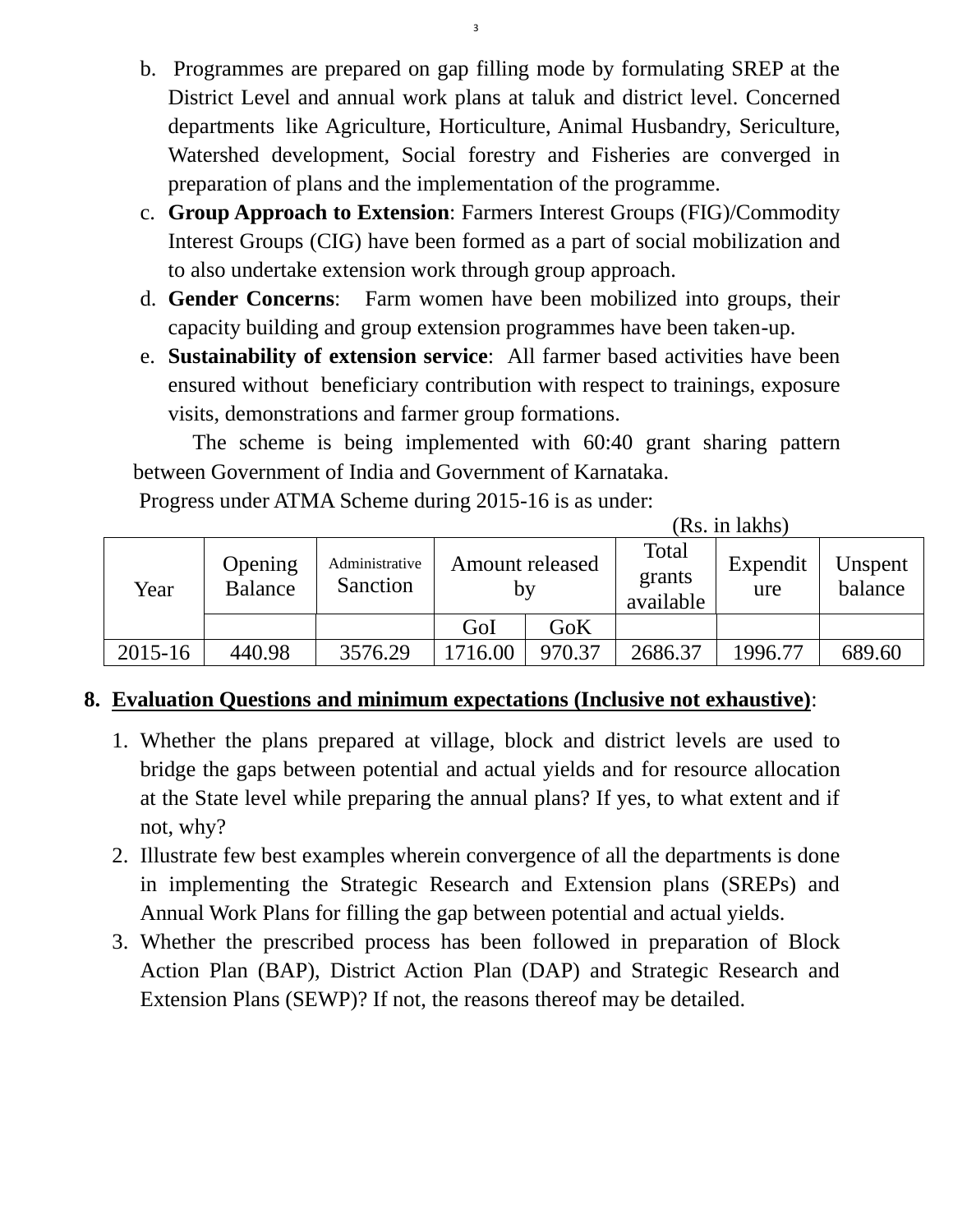- 4. How many Farmers Interest Groups (FIGs) and Commodity Interest Groups (CIGs) have been formed under ATMA as a part of social mobilization group approach? Is this effort yielding good results in extension work? If yes, to what extent? If no, why not?
- 5. Whether the physical and financial targets set and approved by District Level ATMA Steering Committees (DLASC) for each of the cafeteria activities as per Annexure of this ToR have been met? If yes, to what extent? If not, why not?
- 6. Whether the process prescribed has been followed in implementation? If not, what are the reasons?
- 7. What is the average delay in starting implementation and average time over run in completing implementation?
- 8. How many Farmers Groups have been benefitted under each sector viz Agriculture, Horticulture, Animal Husbandry, Fisheries, Forestry etc. vis-à-vis the category of farmers benefitted viz SC/ST/OBC/Small Farmers/Marginal Farmers/Large Farmers and Women.
- 9. The additional income generated by the farmers benefitted as a result of implemented activities may be estimated/computed and detailed?
- 10.What is the extent of awareness created by ATMA institutions? Is it enough? If not, what needs to be done for increasing awareness?
- 11.Whether the resource allocation percentages for NGOs, ST/SC/Women farmers and beneficiary oriented activities like training, exposure visits, demonstrations, capacity building of farmers groups as fixed in the guidelines have been followed? If not, where are and what are the reasons for deviations?
- 12.Whether the resources for different activities as prescribed in the guidelines under district level activities for –
	- a. Farmer oriented activities (55%),
	- b. Farm information dissemination (10%),
	- c. Technical refinement, validation and adoption (7%), and,
	- d. Administration expenses (28%), have, in all districts, been adhered to or not? If not, state the reasons thereof and the districts where deviations have taken place.
- 13.Whether the NGOs have implemented the assigned tasks in time and a per ATMA guidelines? If not, state the reasons thereof.
- 14.The assessment of functioning of the following institutions as compared to the mandate, including monitoring, given to them under the scheme may be done :
	- a. District Level ATMA Steering Committees

4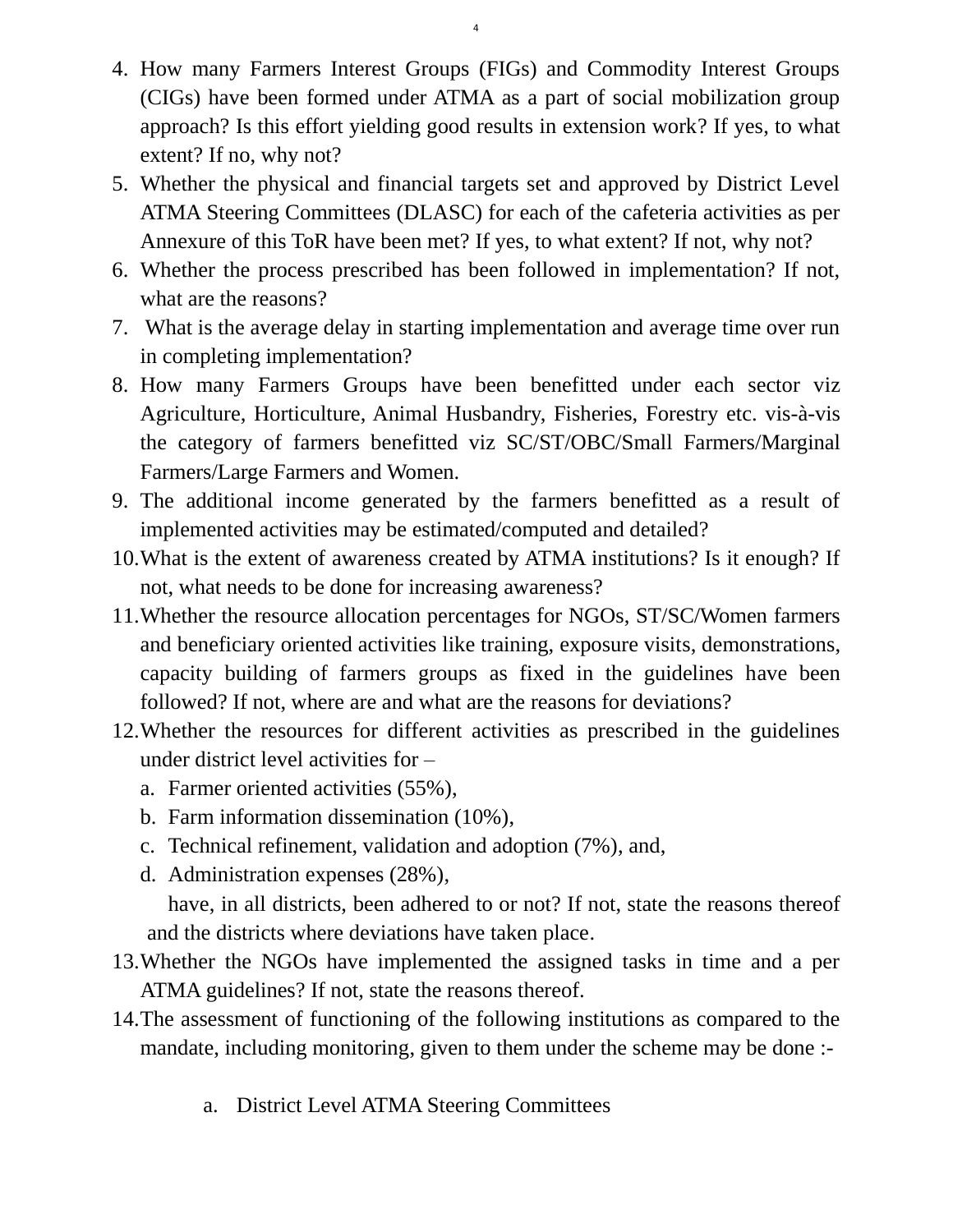- b. Taluk Level ATMA Implementation Committees
- c. State Agricultural Extension Management and Training Institutes (SAMETI), Regional Centres South and North.
- d. Krishi Vignyana Kendra (KVK), State Agriculture Universities (SAU)s and other Research institutions.
- e. Line Departments and IDWGs (Inter-Departmental Working Groups).
- f. Women's Representatives in different Committees.
- g. Farmer's representatives in different committees at:
	- i. Block level- Block Farmers Advisory Committees (BFAC), and,
	- ii. District level- District Farmers Advisory Committee(DFAC),

which are working as Advisory Committees for implementation of the scheme and preparation of SREP and action plans. and give recommendations, if any, for improving their functioning and implementation.

15.Please assess the extent of the project impact on the following lines/points.

# A. **Project impact in respect of**:

- a. Number of Farmers benefitted
- b. Number of Women/SC/ST/OBC farmers benefitted.
- c. Introduction of new crops/new farm activities and adoption of new and /or sustainable technologies.
- d. Coverage of activities in allied sector
- e. Assistance in marketing of agriculture produces.

# **B. Project impact in reforming the extension system in respect of the following processes:**

- a. Formation of commodity based farmer interest groups.
- b. Bottom up planning
- c. Decentralized, multiagency and flexible decision making and implementation.
- d. Farmer to farmer extension.
- e. Research-Extension-Farmer linkages.
- 16.What has been the level of involvement of different line departments and Research Organizations/ FOs in implementing the scheme? Can some suggestions be made for improving the weak areas, if found?
- 17.Whether the grants are released in time to implementing agencies? If not, why not?
- 18.Has the audit of the ATMA accounts been completed for the year 2015-16 by Chartered Accountants and the same is sent to Government of India? If not, reasons thereof.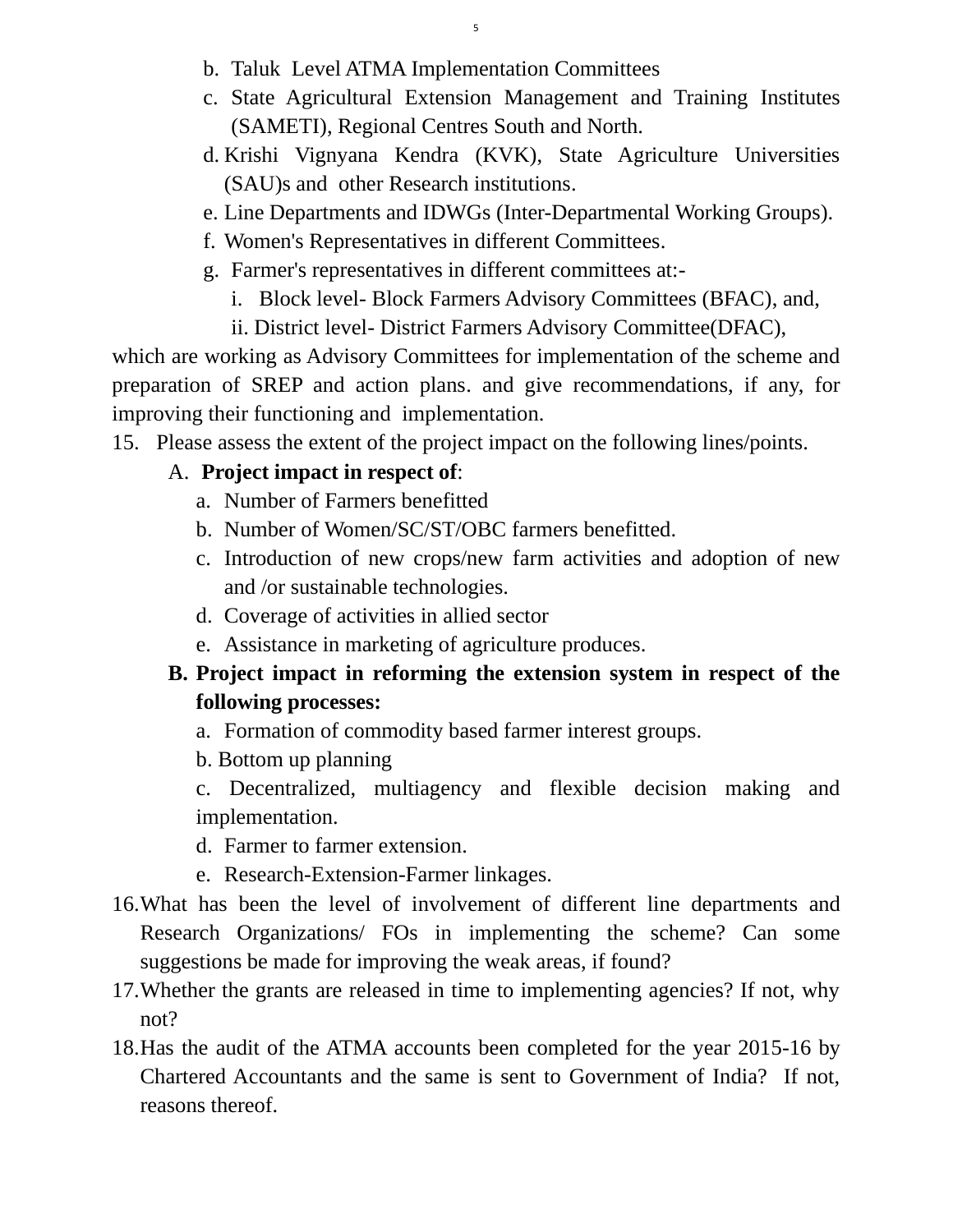- 19.How many success stories under different ATMA activities have been submitted to Government of India as per ATMA Guidelines? How many success stories have been published at the district level as per Guidelines?
- 20.Whether quarterly District Level ATMA Steering Committee and District Farmers Advisory Committee Meetings have been/are conducted as per guidelines? If not, reasons thereof.
- 21.Whether the quarterly Taluk Level ATMA Steering Committee and Taluk Farmers Advisory Committee Meetings have been/are conducted as per guidelines? If not, reasons thereof.
- 22.Whether awards have been/are being given to farmers and groups under ATMA at State, District and Taluk levels as per guidelines? If not, reasons thereof.
- 23.Is there any duplication of effort and work or linkages in case of Raita Samparka Kendras (RSK), extension activities of Agriculture Universities and ATMA? If yes, what suggestions are there to set right the duplication and strengthen the linkages?
- 24.Suggestions for overall improvement of the scheme.

# **9. Evaluation Methodology and Sampling:**

- a. The field work should cover all the districts of Belgaum and Mysore Revenue Divisions (these divisions have 16 Districts and 100 Taluks).
- b. At least one taluk should be selected by *simple random sampling* method as sample taluk in each district. The sample will thus comprise of at least 16 taluks and each district will be represented.
- c. In the selected taluks, at least one sub component each from out of State level activities, District level activities and all taluk level activities (given in the cafeteria of activities as per Annexure to the ToR) should be covered for field visits, personal interviews and focused group discussions. It should be ensured that in the sample, no State and District level activity should go unevaluated i.e. a State or District level activity should have been evaluated in at least one of the taluks forming the sample.
- d. All the predominant farming systems in the district should be covered.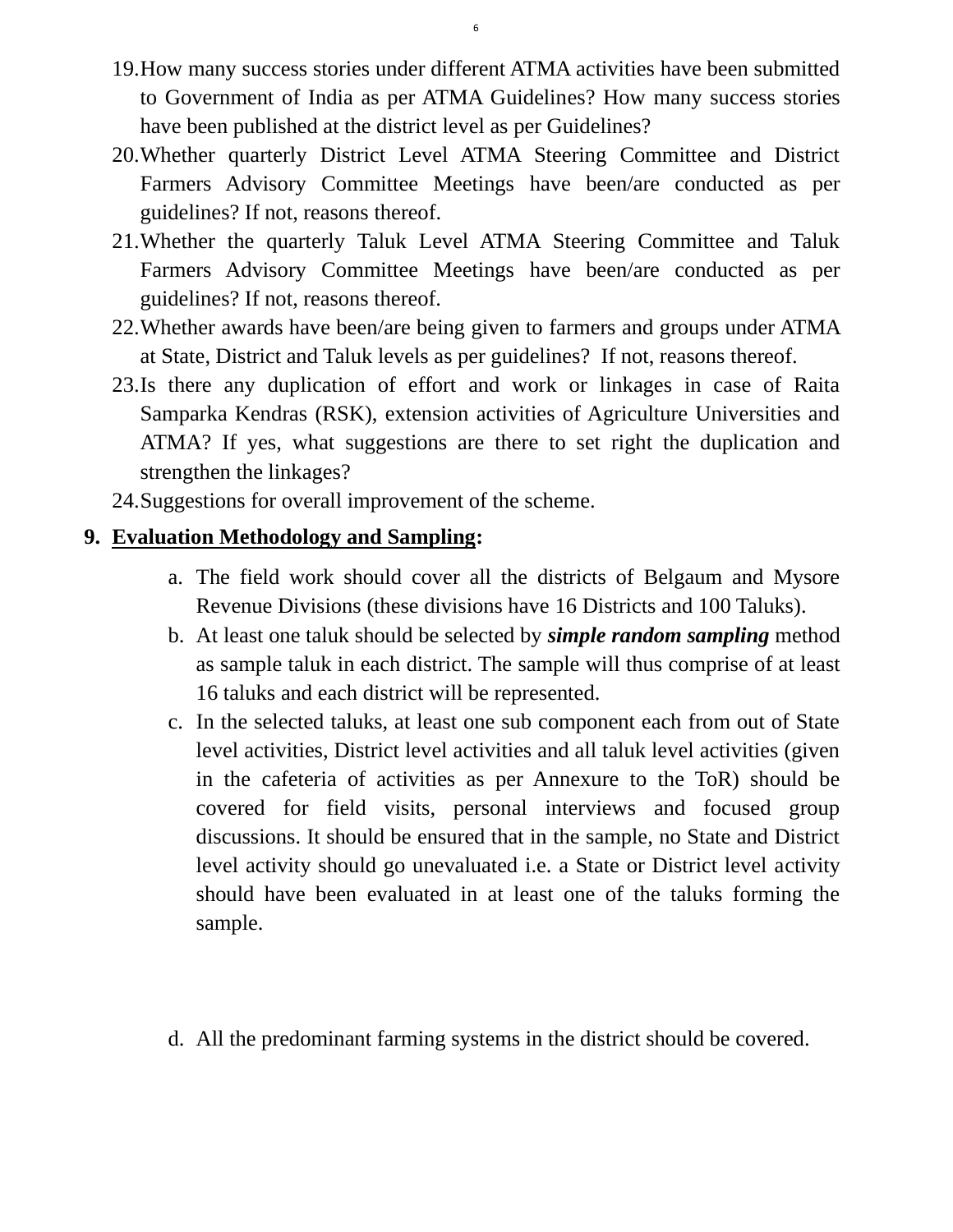e. One of the villages adjacent to the selected taluk in each of the selected districts where none of the scheme activities have been implemented will be selected as a control village.

#### **10.Deliverables time Schedule:**

An inception report containing a list of documents reviewed, persons contacted/consulted, list of sampling details, proposed data collection, evaluation questions and sub questions and processing methods should be submitted.

The State department of Agriculture will assist the evaluator in obtaining requisite information from the offices concerned in the State.

# **11.Duration and time schedule for the study:**

The total duration of the concurrent evaluation study is about 9 months time.

- a. Draft Monitoring and Evaluation report should be delivered with adequate time to allow the agriculture department for consultation on findings and recommendations.
- b. Quarterly monitoring report(QMR) for each quarter should be submitted within one month of the end of the quarter, during a total work period of **Nine** months.
- c. Final report should contain front matter, programme description, evaluation purpose, methodology, findings, executive summary, recommendations and related Annexures.
- d. A meeting with presentation of the key findings at each level before proceeding to the next level shall be organized and any clarification/changes in methodology followed by awardees is made as per the requirement of the client.
- e. One interim draft presentation report shouldbe submitted by 31<sup>st</sup> Dec2016.
- f. Finalization of draft report should be done by  $31<sup>st</sup>$  Jan 2017.
- g. Draft report to be presented before  $28<sup>th</sup>$  Feb 2017
- h. Final report to be submitted before the end of April 2017.

# **12.Qualities Expected from the Evaluation Report :**

The following are the points, only inclusive and not exhaustive, which need to be mandatorily followed in the preparation of evaluation report:-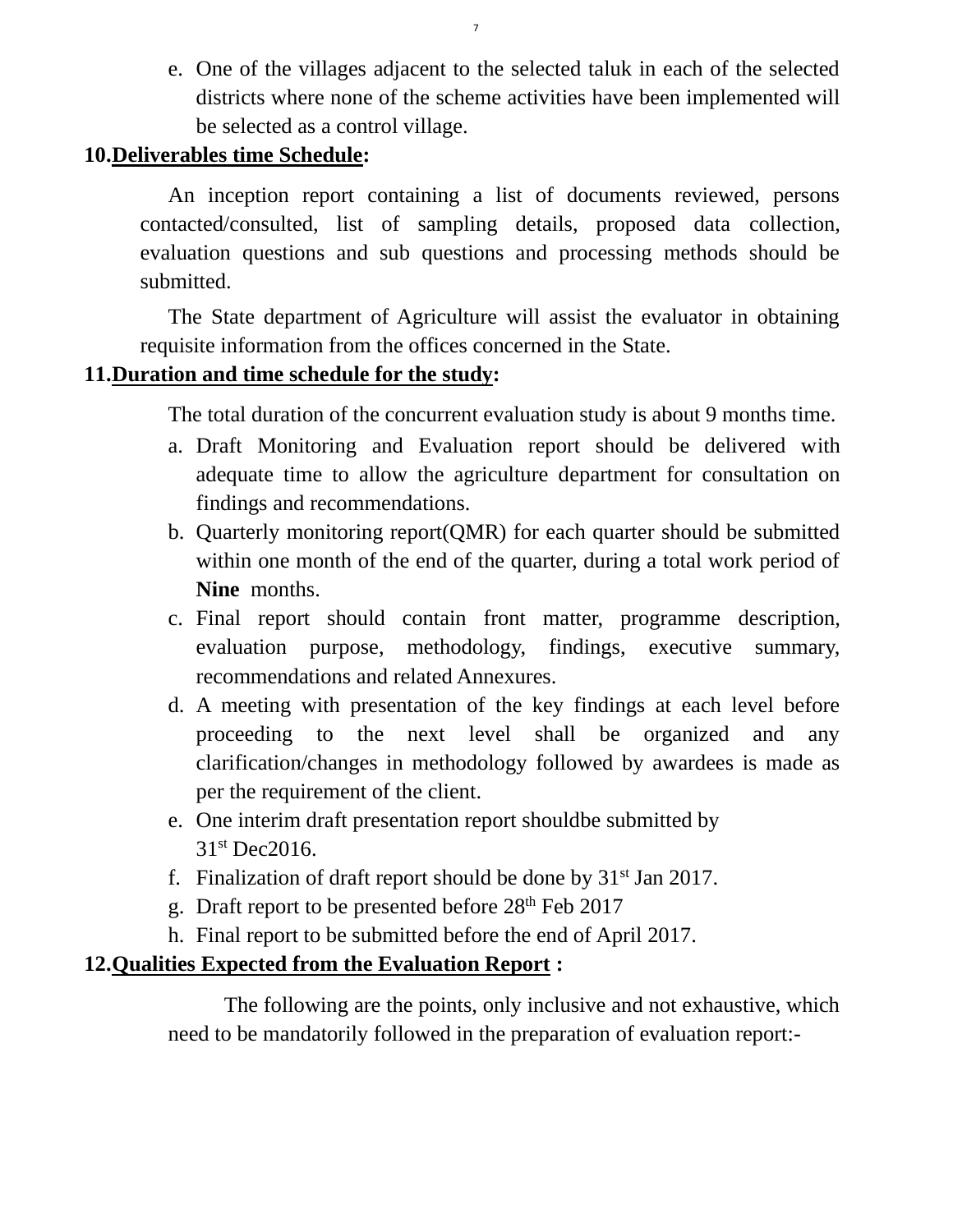By the very look of the evaluation report it should be evident that the study is that of Agriculture department of the Government of Karnataka, and Karnataka Evaluation Authority (KEA) which has been done by the Consultant. It should not intend to convey that the study was the initiative and work of the Consultant, merely financed by the Agriculture department of the Government of Karnataka and/or Karnataka Evaluation Authority (KEA).

- a) Evaluation is a serious professional task and its presentation should exhibit it accordingly. Please refrain from using glossy, super smooth paper for the entire volume overloaded with photographs, graphics and data in multicolor fancy fonts and styles.
- b) The Terms of Reference (ToR) of the study should form the first Appendix or Addenda of the report.
- c) The results should first correspond to the ToR. In the results chapter, each question of the ToR should be answered, and if possible, put up in a match the pair's kind of table, or equivalent. It is only after all questions framed in the ToR that is answered, that results over and above these be detailed.
- d) In the matter of recommendations, the number of recommendations is no measure of the quality of evaluation. Evaluation has to be done with a purpose to be practicable to implement the recommendations. The practicable recommendations should not be lost in the population maze of general recommendations. It is desirable to make recommendations in the report as follows:-

# (A) **Short Term practicable recommendations**

These may not be more than five in number. These should be such that it can be acted upon without major policy changes and expenditure, and within say a year or so.

# (B) **Long Term practicable recommendations**

There may not be more than ten in number. These should be such that can be implemented in the next four to five financial years, or with sizeable expenditure, or both but does not involve policy changes.

# (C ) **Recommendations requiring change in policy**

There are those which will need lot of time, resources and procedure to implement.

8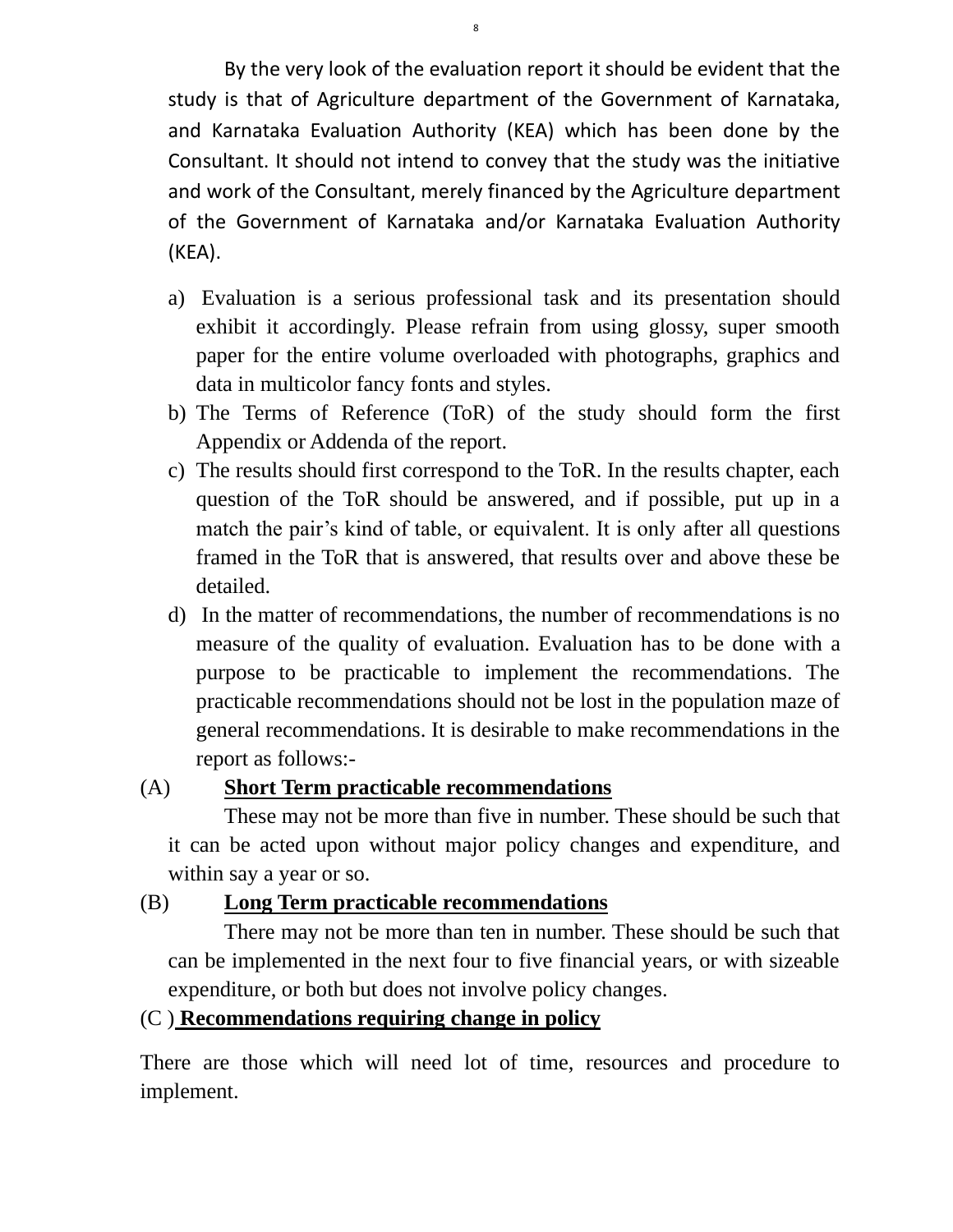#### **13.Cost and schedule of Budget releases:**

Output based budget release will be as follows-

The **First instalment** of Consultation fee amounting to 30% of the total fee shall be payable **as advance** to the Consultant after the approval of the inception report, but only on execution of a bank guarantee of a scheduled nationalized bank valid for a period of at least 12 months from the date of issuance of advance.

9

- a. The **Second installment** of Consultation fee amounting to 50% of the total fee shall be payable to the Consultant after the approval of the Draft report.
- b. The **Third and final installment** of Consultation fee amounting to 20% of the total fee shall be payable to the Consultant after the receipt of the hard and soft copies of the final report in such format and number as prescribed in the agreement, along with all original documents containing primary and secondary data, processed data outputs, study report and soft copies of all literature used to the final report.

Tax will be deducted from each payment as per rates in force. In addition, the evaluator is expected to pay statutory taxes at their end.

#### **14.Minimum Qualification of the consultant:**

# **Consultants should have and provide details of evaluation team members having technical qualifications/capability as below-**

- i) Post Graduates in Agriculture and allied sectors having knowledge of agricultural Extension and Rural Development work with ability to design and lead the concurrent evaluation,
- ii) Social scientists with experience in applying qualitative and quantitative evaluation methods in the field of Agricultural and Rural Development Technology, and,
- iii) Research Assistants with good data processing skills

**And in such numbers that the evaluation is completed within the scheduled time prescribed by the ToR. Consultants not having these number and kind of personnel will not be considered as competent for evaluation.**